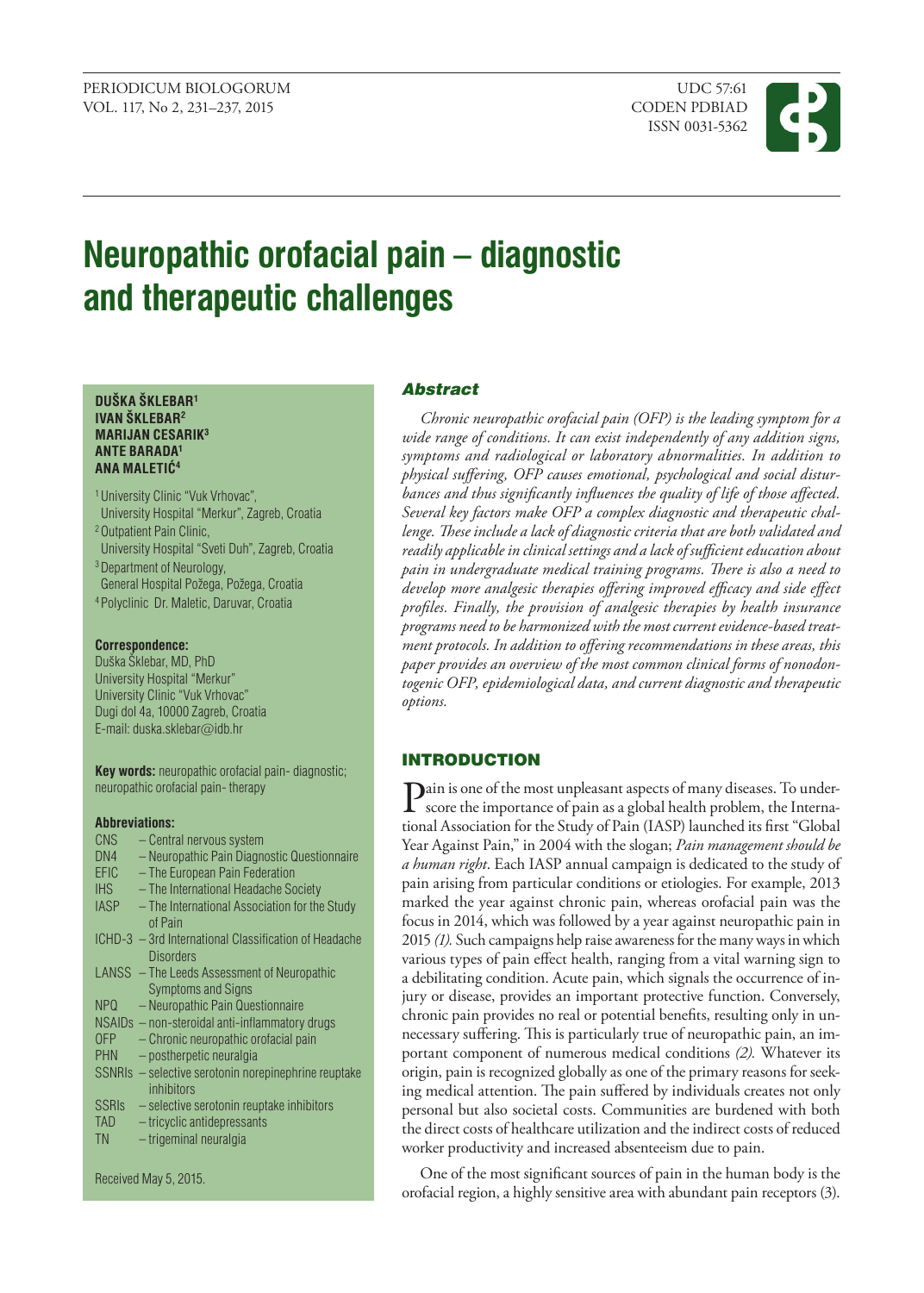The orofacial region also has great psychological significance as the center for chewing, swallowing, speech production, communication and personal expression *(4).* Therefore, chronic pain is associated with additional emotional, psychological and social disturbances when located in the orofacial region. These changes significantly affect the quality of life of those living with chronic orofacial pain (OFP) *(5).* The global prevalence of orofacial pain is estimated at 17–26%, with 7–11% of patients experiencing chronic OFP *(6).* It is not known what share of this percentage is attributable to neuropathic pain, an important causative factor in many OFP conditions. The prevalence of orofacial and chronic pain can reasonably be expected to increase as demographics shift toward longer life expectancies. An aging population includes an increased number of patients living with chronic and painful conditions such as diabetes and cancer. Aging also results in increased exposure to therapeutic methods for these and other conditions that can result in neuropathic pain. Such an increasing potential for chronic and orofacial pain creates the need to consider a range of likely consequences, not least of which is the impact on quality of life *(6, 7).*

The causes and mechanisms of chronic pain are not entirely clear, although risk and precipitating factors have been identified for the majority of conditions. A large body of evidence shows that pain is often inadequately treated. Over time, continuous pain symptoms alter neuroplasticity and may cause hyperexcitability, changes that lead to the development of chronic pain *(5).* Thus, unabated neuropathic pain can become a neurological disorder or dysfunction of the central nervous system (CNS), in much the same way as epilepsy or Parkinson's disease. These changes to the CNS pain signaling pathways hinder the effectiveness of therapies aimed at alleviating the symptoms of chronic pain.

# Nonodontogenic neuropathic orofacial pain

A diagnosis of nonodontogenic neuropathic orofacial pain can only be made after eliminating the teeth as the potential source of pain. Odontogenic OFP arises from tooth damage or decay and is often localized to the oral cavity. It can also occur in the region of the face that is above the neck, in front of the ears, and below the orbitomeatal line. If dental caries, poor fillings, trauma, and dental fractures have all been eliminated as the source of pain, OFP is considered unrelated to teeth and is therefore referred to as nonodontogenic. Additional findings related to the distribution and timing of pain may help confirm its origin. Nonodontogenic pain is often treatment resistant, even with the use of local anesthetics and is prone to developing into a chronic condition *(8).* Additionally, pain that is bilateral or simultaneously encompasses multiple teeth is likely to be of a nonodontogenic origin *(9).*

Nonodontogenic neuropathic OFP shares many of the characteristic features recognized in other forms of neuropathy. Neuropathic pain arises from peripheral and central changes in neuronal function that are perceived as persistent pain and sensory abnormalities. Permanent loss or injury of primary afferent fibers, a process referred to as deafferentation, results in peripheral neuropathic pain. Central neuropathic pain, however, arises from direct damage to the structure of the central nervous system *(10).* The timing and duration of symptoms are characteristic of neuropathic pain, which can be both episodic (or *paroxysmal*) and continuous. While some patients experience complete relief from pain symptoms between episodes, others can experience paroxysms of pain as an acute exacerbation of an otherwise continuous pain syndrome (4). While some causes of OFP may be difficult to discern, a careful history including the duration and nature of symptoms can pinpoint a likely etiology. For example, pain described as continuous and burning is typical of neuritis and post-traumatic neuropathy. Neuropathy most often manifests as repeated, episodic attacks of short stabbing or shooting pain. The onset of these episodes can be either spontaneous (or *stimulus independent*) or provoked by stimuli. Pain is intensified by the stimulation of triggerpoints or individual muscles. Pain can also be increased by emotional stress, physical activity, changes in the position of the head and so on. Neuropathic pain is often accompanied by additional sensory signs and symptoms such as allodynia, pain provoked by a stimulus (as a light touch of the skin) which would not normally provoke pain. Thermal and mechanical stimuli are the types most often associated with provoking allodynia. Hyperalgesia, an increased sensitivity to painful stimuli, is another characteristic positive sign. Negative signs, such as hypoalgesia and hypoesthesia, can also indicate a neuropathic etiology. While many of these signs can be elucidated from patient history, the full range of sensory changes experience by an individual patient is best assessed using quantitative sensory testing. This non-invasive method relies on the selective response of specific types of nerve fibers to particular stimuli. Given that A-beta fibers are selectively stimulated by electricity, A-delta fibers respond to cold or punctate mechanical stimuli and C-fibers are stimulated by heat, these types of stimuli are applied externally to selectively stimulate and record a response from each type of nerve fiber. The area from which neuropathic pain and sensory changes are elicited represents the receptive field of a particular nerve, allowing identification of the involved nerve or nerve root. Pain in the head and neck is mediated by the upper cervical spinal roots, the intermediate, glossopharingeal and vagus nerves, along with sensory fibers from the trigeminal nerve *(11).*

# Trigeminal neuralgia

The most common orofacial clinical entity involving underlying neuropathic pain is trigeminal neuralgia (TN). Trigeminal neuralgia; also known as *tic douloureux, Fothergill disease and suicide disease*; is estimated to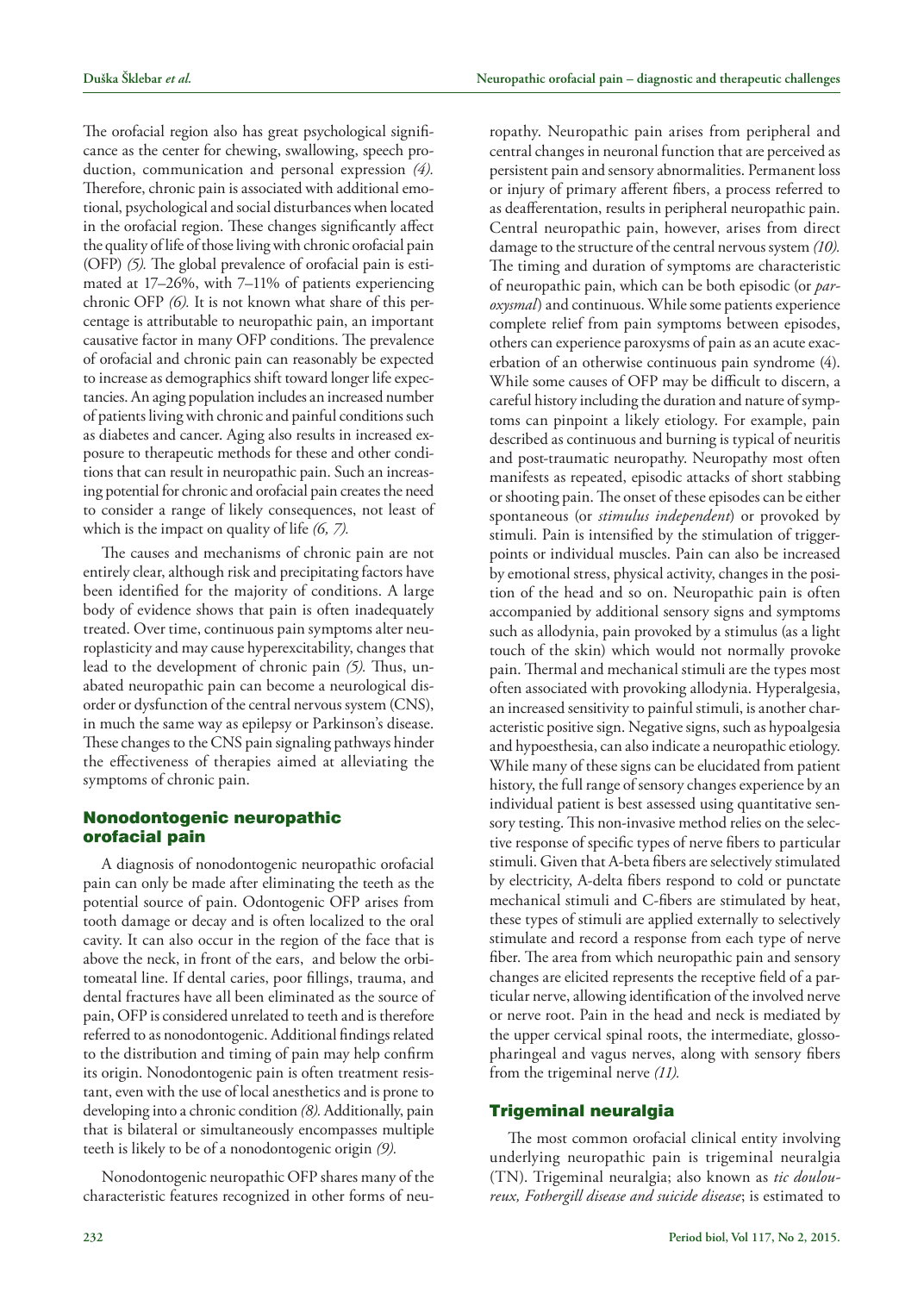affect 4–13 people per 100,000 population *(11–13).* It occurs at a rate of about 15,000 new cases per year in the US (14). TN can occur at any age, including childhood, but the incidence generally increases with age. Idiopathic cases are the most common after the age of 50 *(15).* Considered a natural consequence of their longer life expectancies, women are about 1.5 times more likely to experience TN *(14).* Although the disease is more common in some families, 80–90% of TN is sporadic *(16)* and attributable to aberrant loop arteries or veins compressing the trigeminal root *(17–19).* This frequent etiology makes trigeminal neuralgia due to vascular compression *(10)* considered "classical" idiopathic trigeminal neuralgia. Secondary TN arises from compression by other structures, such as an acoustic neuroma, meningioma, epidermoid cyst, aneurysm or AV malformation *(10, 20–26).* Although all three branches of the trigeminal nerve may be involved, TN is usually limited to one or two branches. The second and third trigeminal branches are those most commonly affected by TN. The first branch of the trigeminal nerve is affected in only about 5% of TN cases, usually due to herpes zoster infection. The pain of trigeminal neuralgia is usually unilateral, sudden, severe, and sometimes described as lightning–like. Pain may be bilateral, but both sides are not usually affected at the same time *(14*). TN is often accompanied by paresthesias, such as burning and shock-like sensations. Pain and paresthesia symptoms can be provoked by chewing, talking, brushing teeth, cold air, laughing, light touch, smiling or any other stimulation of trigger-points around the nose and mouth. As is typical of allodynia, the pain induced by trigger-points is usually disproportionate to the stimulus, such that a mild stimulus causes severe pain. Notably, injection of local anesthetic at trigger-points is usually effective in providing pain relief. The pain of trigeminal neuralgia typically occurs as episodic attacks ranging in duration from a few seconds to several minutes. Whereas the pain typically subsides completely between episodes, some patients with long-standing TN experience pain continuously between paroxysms. Although the course of the disease is unpredictable, symptomatic periods of frequent TN paroxysms generally occur over the course of weeks or months, followed by periods of remission. The course of the disease for some patients tends toward unremitting pain while others experience a decrease in frequency and intensity of TN symptoms. Patients with trigeminal neuralgia are generally able to sleep through the night without suffering paroxysms of pain.

The diagnostic criteria for classical trigeminal neuralgia described in the Third International Classification of Headache Disorders (ICHD-3) of the International Headache Society (IHS) *(10)* are based on the timing, characteristics and distribution of OFP. Classic TN presents as paroxysmal pain that is intense, sharp, superficial, stabbing, or was precipitated from stimuli at triggerpoints and lasts up to two minutes. The pain involves one or more branches of the trigeminal nerve and is not associated with any other disease. In addition, attacks are stereotyped in individual patients who have no clinically evident neurological deficit.

The ICHD-3 diagnostic criteria for secondary (or *symptomatic*) trigeminal neuralgia require that anything other than vascular compression causes the spectrum of symptoms associated with TN. One distinctive clinical feature of the secondary form is that it lacks a refractory period after paroxysms *(10).* Potential causes of secondary TN include acute herpes zoster, postherpetic neuralgia, trauma, multiple sclerosis plaques, and other non-vascular compressive lesions. Post-traumatic trigeminal neuropathy, or *anesthesia dolorosa*, is an important cause of secondary TN that is defined by the ICHD-3 *(10)* as onesided pain of the face or oral cavity in a patient with a history of verified mechanical, chemical, thermal or radiation-induced trauma in the same area of the trigeminal nerve associate with symptoms. The pain must appear within three to six months after the traumatic event, and is not better characterized by another ICHD-3 diagnosis. The pain of post-traumatic TN must also be associated with clinically apparent positive or negative signs of trigeminal nerve dysfunction. Positive signs such as hyperalgesia and allodynia may coincide with negative signs such as hypoesthesia and hypoalgesia. The clinical finding of pain in a facial area where the sensation is either missing or impaired is characteristic of anesthesia dolorosa. Patients can find this mix of positive and negative symptoms difficult to explain, making a careful clinical history especially important in identifying causes of central pain such as post-traumatic TN.

While the precise mechanism remains to be fully elucidated, the symptoms associated with trigeminal neuralgia are likely due to demyelination in the area of compression or damage *(27, 28).* Demyelination also occurs in multiple sclerosis and other structural lesions of the brain stem, making these an important part of the differential diagnosis *(29–32).* Demyelinated areas can generate ectopic impulses that contribute to abnormal nerve conduction *(17).* Such alteration of afferent inputs can disinhibit pain pathways in the spinal trigeminal core. Evidence supporting involvement of central pain mechanisms includes the occurrence of a refractory period after triggered episodes of pain *(29).* During the refractory period, which usually lasts a few minutes, a paroxysm of pain is not possible. The complex mechanisms involved in the development and presentation of trigeminal neuralgia require a range of specialists including dentists and neurologists be included in a multidisciplinary approach to its diagnosis and treatment.

# Herpes zoster and postherpetic neuralgia

Herpes zoster may cause pain with neuropathic characteristics in the area innervated by one of the facial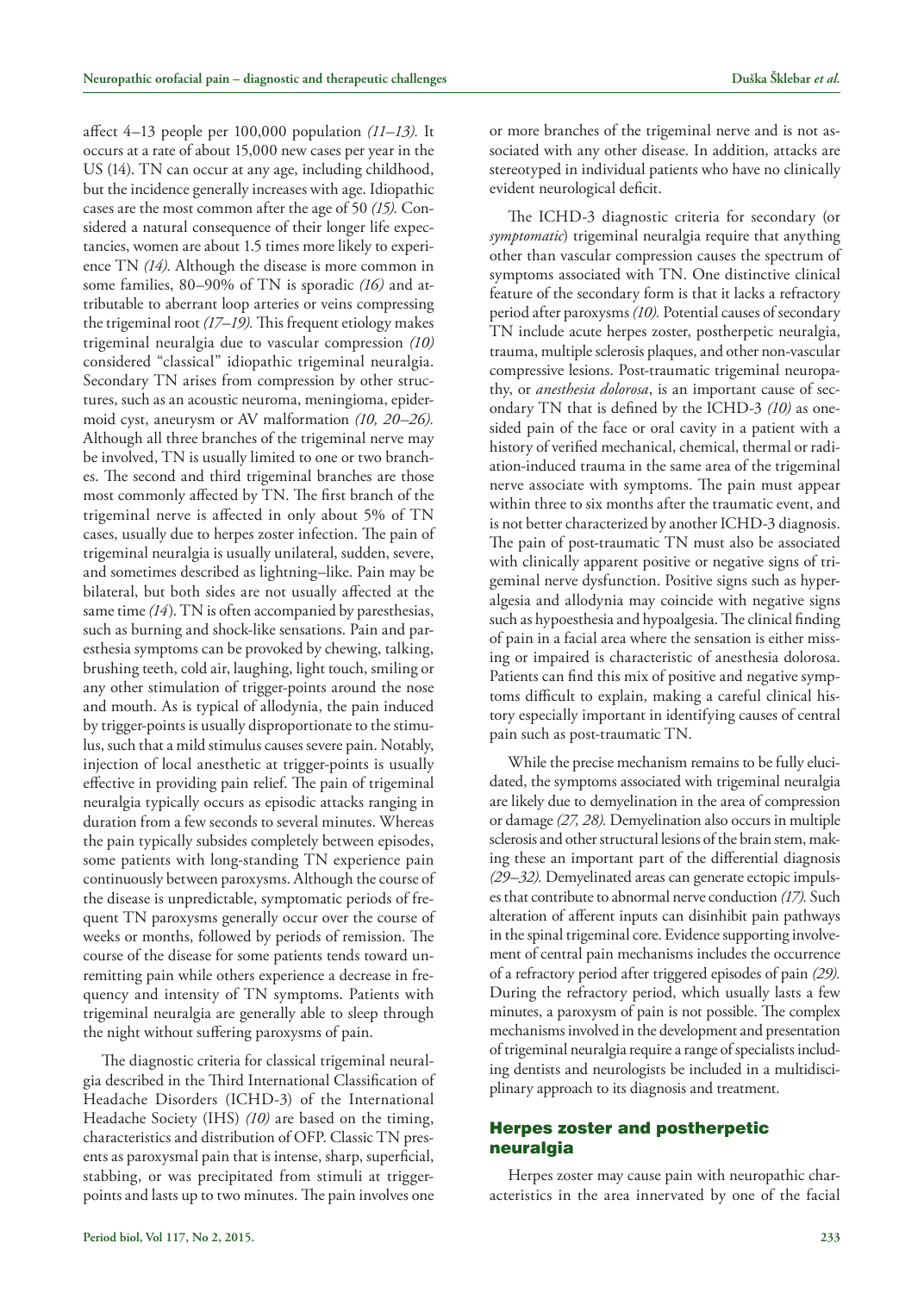nerves. Systemic and topical analgesics may help but are usually insufficient for providing complete pain relief. The onset of pain from herpes zoster often precedes the occurrence of the vesicular rash and can persist even months after the lesions are no longer visible. The diagnosis of OFP due to herpes zoster is often difficult, particularly before the appearance of the characteristic rash. The primary factor confounding a clear diagnosis is that herpes zoster can mimic dental pain. Reliable laboratory tests for the unambiguous diagnosis of herpes zoster OFP have not yet been developed. Early diagnosis and treatment may help prevent the development of postherpetic neuralgia (PHN), a condition in which pain endures at least one month after the herpes zoster rash has healed. The pain is usually a continuation of that experienced before and during the acute herpes zoster skin eruption. While it usually lasts up to six months, PHN can continue for years

# Atypical odontalgia

after the rash has healed.

Atypical odontalgia is characterized by constant pain after removal of a tooth, tooth apex, or dental pulp. Also known as idiopathic, or *phantom*, toothache, this condition can also be caused by facial trauma. Studies have shown that atypical odontalgia appears in 3–6% of patients after endodontic treatment. In atypical odontalgia, a throbbing ache is experienced in the area of a tooth or alveolar process over prolonged periods. The sensation may be intermittent or constant, and persists despite a lack of clinical and radiographic evidence that would indicate a disorder related to the teeth. Patients may have difficulty localizing the pain, which is usually more intense on the side where the trauma or dental procedure occurred. The pain may spread into adjacent areas unilaterally and bilaterally, with the teeth most frequently affected being the upper premolars and molars. Local anesthesia can, but does not necessarily, alleviate the pain. Unfortunately, the symptoms of atypical odontalgia are often untreated as they are mistaken for a normal response to the treatment or trauma that precipitated this OFP condition.

# Glossopharyngeal neuralgia

Glossopharyngeal neuralgia is an infrequent disorder that is likely due to compression of the glossopharyngeal or upper portions of the vagus nerve. Damage to these nerves is suggested by asymmetry in the movement of the soft palate and uvula or the absence of the emetic reflex *(33).* Glossopharyngeal neuralgia manifests as paroxysmal pain in the area innervated by the 9<sup>th</sup> and 10<sup>th</sup> cranial nerves and is most often experienced as pain in the throat, particularly when chewing and swallowing *(10, 34).* The pain, which is usually unilateral, can encompass the pharynx, base of the tongue, and the area inferior to the angle of the mandible and ear. The pain may encompass the receptive field of the auricular and pharyngeal branches of the vagus nerve. Bilateral involvement is possible and occurs in about 12% of patients *(35).* The carotid arteries should be examined for pathological changes such as arterial dissection, before considering other potential sources of pain in this region. If the teeth, ears and carotid arteries have been eliminated as the source of pain, glossopharyngeal neuralgia should be considered in the differential diagnosis. Trigeminal neuralgia, which is 70 to 100 times more common than glossopharyngeal neuralgia, can occur as a comorbid condition .

The pain of glossopharingeal neuralgia is usually projected from the oropharynx to the ear. It is usually paroxysmal and intense, but can be superimposed on a constant, less severe pain. Attacks may occur several times per day and may even arouse the patient from sleep. The ICHD-3 diagnostic criteria for glossopharyngeal neuralgia requires at least three attacks of unilateral pain, in the base of the tongue, tonsillar fossa, pharynx, below the angle of the mandible or ear in patients without evident neurological deficit *(10).* Glossopharyngeal neuralgia occurs in paroxysmal attacks of strong, sharp, stabbing, or throbbing pain that lasts up to two minutes. Movements such as swallowing, coughing, talking or yawning can induce paroxysms of pain. Such findings, if not better characterized another ICHD-3 diagnosis, confirm a diagnosis of glossopharyngeal neuralgia. As with trigeminal neuralgia, glossopharyngeal neuralgia exists as either a primary or a secondary OFP condition. Secondary glossopharyngeal neuralgia can be caused by demyelinating lesions, tumors in the cerebellopontine angle, peritonsillar abscess, aneurysm of the carotid artery, Eagle's syndrome, *(36–39)* and vascular compression of the vertebral artery or rear lower cerebellar artery. Similar to trigeminal neuralgia, episodes of glossopharyngeal neuralgia can last for weeks or months, punctuating long periods of remission. A key diagnostic feature, glossopharyngeal neuralgia is the only cranial neuralgia in which painful afferent impulses can precipitate a cardioinhibitory reflex causing vagal bradycardia, asystole and syncope *(34, 40).* This symptom must be distinguished from cardiac pain that radiates to the orofacial area, such as may occur with sickle cell anemia and some neoplasms. It should be noted that pain resembling that of glossopharyngeal neuralgia can also be of traumatic, postoperative, and psychogenic origin. Also included in the differential diagnosis of glossopharyngeal neuralgia are several rare disorders such as neuralgia of the intermediate nerve, occipital neuralgia, optic neuritis, headache due to ipsilateral ischemic lesions of the oculomotor nerves (III, IV and VI), Tolosa Hunt syndrome, Raeder's syndrome, recurrent painful ophthalmoplegic neuropathy, neuralgia of the superior laryngeal nerve, burning mouth syndrome, persistent facial pain, temporal arteritis and carotidynia. Although uncommon, glossopharyngeal neuralgia is an important consideration in the differential diagnosis of OFP.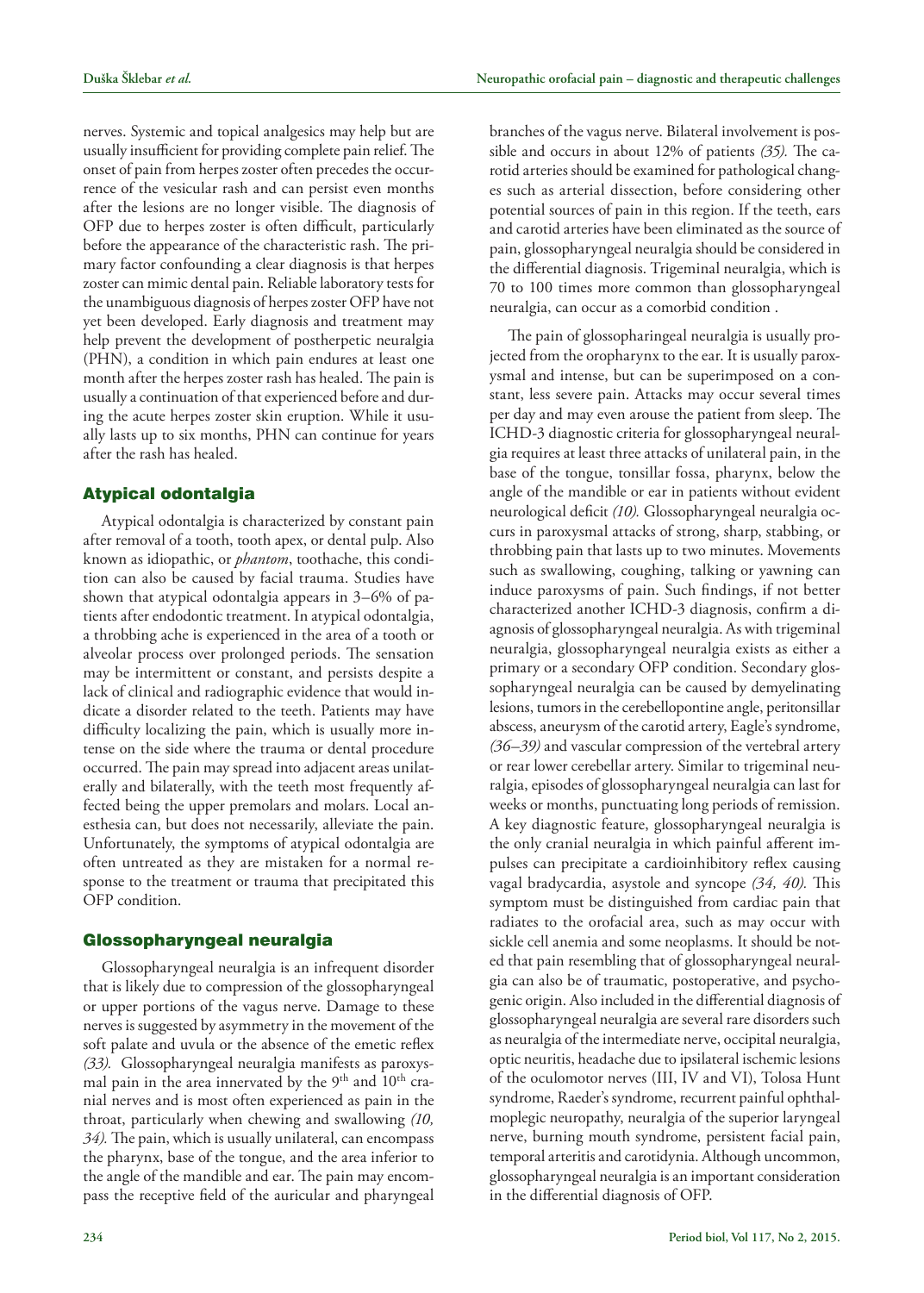#### Diagnostic approach to OFP

Multiple factors contribute to the diagnostic and therapeutic challenges related to orofacial pain, making a multidisciplinary approach essential to the treatment of this disorder. OFP may arise from a variety of tissues in the face and head, including the meninges, cornea, dental pulp, oral mucosa, nasal mucosa and temporomandibular joint. So, the many pathophysiological mechanisms giving rise to orofacial pain is reflective of the diverse tissue types in which it originates. A lack of validated diagnostic criteria is one of several obstacles to improving care for patients, but also in translational research. Although efforts have been made in the classification of patients with temporomandibular joint disorder *(41),* headache *(42)* and orofacial pain *(43),* clinical trials indicate that the results of pharmacological, electrophysiological and imaging studies have not yet provided sufficient means for the comprehensive diagnosis of orofacial pain *(44, 45).* Screening questionnaires, such as the Leeds Assessment of Neuropathic Symptoms and Signs (LANSS), Neuropathic Pain Diagnostic Questionnaire (DN4), Neuropathic Pain Questionnaire (NPQ) and others, can help in the identification of neuropathic pain, but conclusive results require assessment of questionnaire findings in light of the clinical examination and other diagnostic methods. Despite its format, the optimal diagnostic tool should distinguish neuropathy from other OFP etiologies. Another factor potentially contributing to diagnostic and therapeutic failure is insufficient education about pain in medical education programs. Anecdotal evidence of such a shortcoming was recently confirmed in a study of 242 medical schools from 15 European countries. The authors found that 82% of medical programs do not include a separate, compulsory course on pain in the curriculum. In schools that do dedicate coursework specifically to the study of pain, students only receive an average of 12 elective or mandatory educational hours on pain management, equating to only 0.2% of the overall educational program *(46).* A similar proportion of medical education in the United States and Canada is dedicated to the management of pain conditions *(5).*

The development and management of analgesic therapies presents another area of future improvement. While there has been significant progress in the identification of pathophysiological mechanisms underlying acute and chronic pain, this knowledge has not led to the development of new analgesic or coanalgesics which are more efficient, safer or have fewer side effects. In the treatment of most chronic neuropathic pain conditions, opioid and non-steroidal anti-inflammatory drugs (NSAIDs) remain the therapies most frequently prescribed in clinical practice *(47).* The use of these drugs is very often limited because of the risk for abuse of opioids and the gastrointestinal, renal and cardiovascular side effects associated with NSAIDs *(48, 49).* Other therapies more specifically targeting neuropathic pain are included as the accepted standard of care in algorithms published by professional organizations. These include tricyclic antidepressants, serotonin reuptake inhibitors (SSRIs), selective serotonin norepinephrine reuptake inhibitors (SSNRI), anticonvulsants, topical lidocaine, topical capsaicin, intrathecal opioids, corticosteroids and ziconotide. This variety of therapies offers clinicians the potential to utilize drugs whose mechanisms of action more specifically targets the particular pathophysiological processes underlying a given pain condition. Most of these therapies act on specific neurotransmitters involved in pain pathways, providing a sound theoretical basis for their use in the treatment of neuropathic and nociceptive pain. Tramadol, for example, provides opioid-like activity and also modulates serotonergic and noradrenergic systems. Antidepressants also provide pain relief through the modulation of select neurotransmitters while also helping to alleviate symptoms of depression, a frequent comorbid condition for those suffering from chronic pain. Among the oldest drugs in this therapeutic group, tricyclic antidepressants (TCAs) appear to modulate pain by potentiating the antinociceptive roles of serotonin and norepinephrine. The activity of both of these neurotransmitters has been shown to be enhanced by the TCA amitriptyline, the drug most commonly used when an antidepressant is included in the treatment of chronic pain. The efficacy of newer antidepressants varies according to class. While SSRIs have been shown to be less effective than TCAs in treating neuropathic pain, SSNRIs are more effective being recommended as the drug of choice in some guidelines *(50).* If medication management fails, then surgical procedures may be considered, such as a microvascular decompression to remove pressure from the trigeminal or glossopharyngeal nerve, radiofrequency thermocoagulation, gamma knife radiosurgery, or rhizotomy *(51, 52).*

Potential barriers to proper pain treatment were underscored by the results of a recent study in Croatia. The cross-sectional controlled study was conducted on 100 patients with chronic neuropathic orofacial pain of nonodontogenic origin. The results confirmed previous findings that pain imparts a significant effect on quality of life as measured by standardized parameters *(53).* The study also revealed that the treatment of chronic neuropathic pain is not in accordance with recommendations from IASP, European Pain Federation EFIC or The Croatian Pain Society. The study found that 61% of patients used NSAIDs and another 34% of patients used the weak opioid tramadol alone or in a fixed combination with paracetamol. Only 20% of the study participants were receiving an anticonvulsant. Medicines from the group of strong opioids, tricyclic antidepressants, corticosteroids and spasmolytics were not used by any respondent. An insignificant number of patients reported using some other treatment, such as acupuncture or biofeedback. Some respondents were not receiving any ongoing therapies.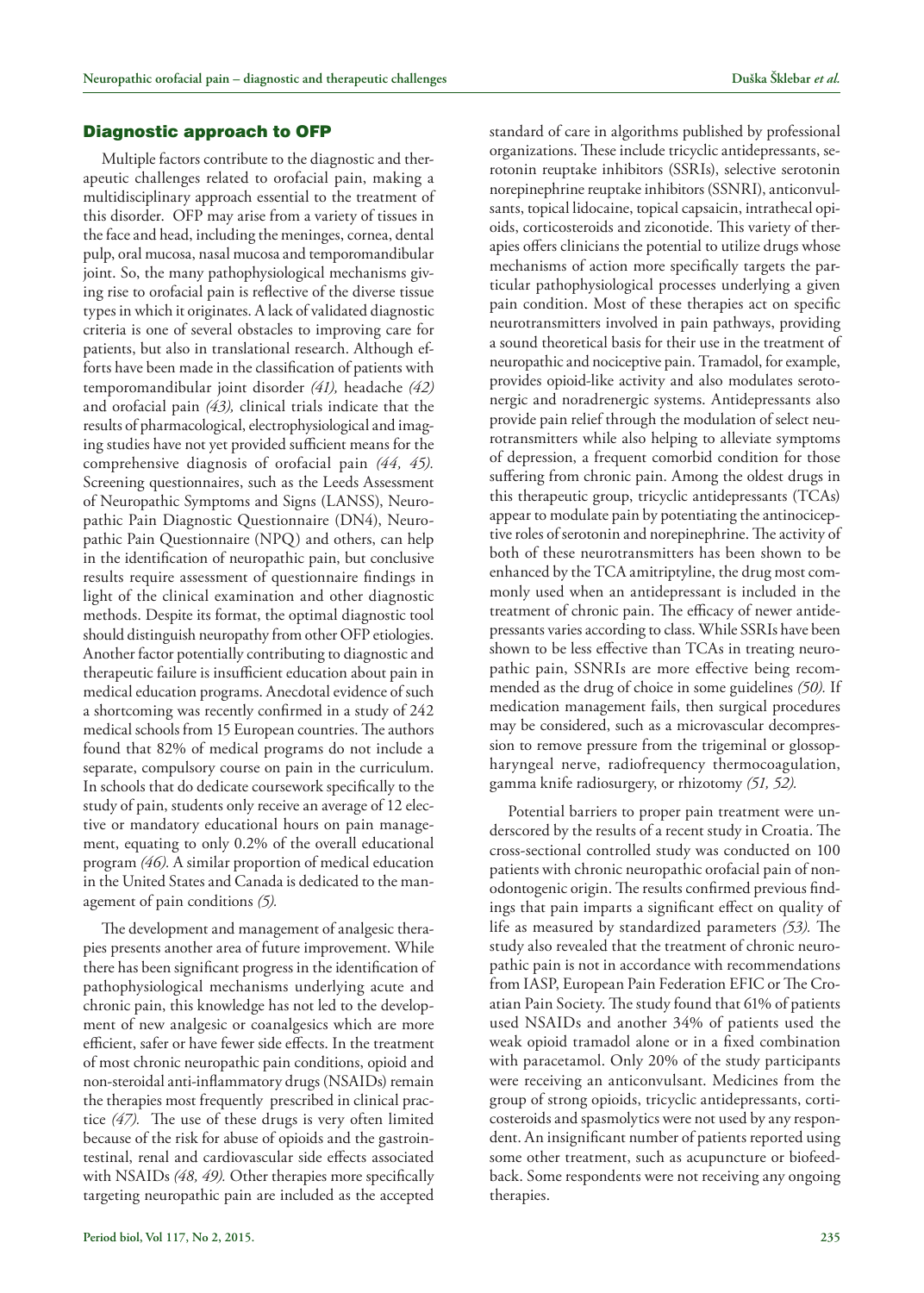It can be concluded from this study that the majority of neuropathic pain treatments administered in Croatia are not in accordance with current guidelines. This may be largely explained by administrative restrictions on drug prescriptions. Physicians nationwide are largely guided in their choice of drug therapy by the extent to which specific medications are fully covered by the Croatian Health Insurance Fund.

#### **CONCLUSION**

The future of orofacial pain treatment depends on the development of several key areas. Firstly, further research is required to firmly establish a comprehensive, sensitive and specific diagnostic classification scheme for all types of orofacial pain. This tool should integrate quality of life indicators such that they provide additional data on clinical outcomes *(54).* Additionally, the curriculum of study for doctors of both medicine and dentistry should include an increased number of educational hours devoted specifically to the treatment of pain. Finally, health policy should be harmonized such that the guidelines for prescribing medications established by insurance providers match the most recent evidence-based recommendations for the treatment of neuropathic pain.

#### **REFERENCES**

- **1.** http://www.iasp-pain.org/Content/NavigationMenu/Advocacy/ DeclarationofMontr233 al/default.htm (datum pristupa 4. 6.2013.)
- **2.** Sirois D A 2002 Orofacial Neuralgias and Neuropathic Pain. *In:* Silvermann S, Eversole L R, Truelove E L *(eds)* Essentials of Oral Medicine. Hamilton, London: BC Decker Inc, p 339–347
- **3.** Prpić- Mehičić G, Valentić Peruzović M 2007 Dijagnostika boli odontogenog i neodontogenog podrijetla. *U:* Valentić Peruzović M, Jerolimov V *(ur):* Temporomandibularni poremećaji. Stomatološki fakultet i Akademija medicinskih znanosti Hrvatske, Zagreb, p 25–39
- **4.** American Academy of Orofacial Pain 2008 *In:* Orofacial Pain: Guidelines for Assesment, Diagnosis, and Management, 4th ed., de Leeuw R, *(ed).* Quintessence Publishing, Chicago.
- **5.** Sessle B J Why Are the Diagnosis and Management of Orofacial Pain So Challenging? JCDA www.cda-adc.ca/jcda/vol–75/issue-4/275.pdf
- **6.** Brattberg G, Thorslund M, Wikman A 1989 The prevalence of pain in a general population. *Pain 37:* 215–222
- 7. LERESCHE L, DRANGSHOLT M 2008 Epidemiology of orofacial pain: prevalence, incidence and risk factors. *In:* Sessle B J, Lavigne G J, Lund J P, Dubner R *(eds.)* Orofacial pain: from basic science to clinical management. 2nd ed. Quintessence, Chicago, p 13–18
- 8. MATTSCHECK D, LAW A S, NIXDORF D R 2011 Diagnosis of non-odonogentic toothache. *In:* Hargreaves K M, Cohen S *(eds).* Cohen's pathways of the pulp. 10th. Edition. Mosby, St. Louis, MO, p 49–70
- **9.** ROWBOTHAM M C 2005 Mechanisms of neuropathic pain and their implications for the design of clinical trials. *Neurology 65:* S66
- **10.** Headache Classification Committee of the International Headache Society (IHS). The International Classification of Headache Disor-

ders, 3rd edition (beta version). Cephalalgia 2013; 33:629-808. International Headache Society 2013. DOI: 10.1177/0333102413485658

- 11. MATWYCHUK M J 2004 Diagnostic Challenges of Neuropathic Tooth Pain. *J Can Dent Assoc 70(8):* 542–6
- **12.** Katusic S, Williams D B, Beard C M *et al.* 1991 Epidemiology and clinical features of idiopathic trigeminal neuralgia and glossopharyngeal neuralgia: similarities and differences, Rochester, Minnesota, 1945–1984. *Neuroepidemiology 10:* 276
- **13.** MacDonald B K, Cockerell O C, Sander J W, SHORVON S D 2000 The incidence and lifetime prevalence of neurological disorders in a prospective community-based study in the UK. *Brain 123 (4):* 665
- **14.** Rozen T D, Capobianco D J, Dalessio D J 2001 Cranial neuralgias and atypical facial pain. In: Silberstein, SD, Lipton, RB, Dalessio, DJ. Editors. Wolff's Headache and Other Head Pain. Oxford University Press, New York, p 509
- **15.** Childs A M, Meaney J F, Ferrie C D, Holland P C 2000 Neurovascular compression of the trigeminal and glossopharyngeal nerve: three case reports. *Arch Dis Child 82:* 311
- **16.** Fleetwood I G, Innes A M, Hansen S R, Steinberg G K 2001 Familial trigeminal neuralgia. Case report and review of the literature. *J Neurosurg 95*: 513
- 17. LOVE S, COAKHAM H B 2001 Trigeminal neuralgia: pathology and pathogenesis. *Brain 124:* 2347
- 18. BOWSHER D 1997 Trigeminal neuralgia: an anatomically oriented review. *Clin Anat 10:* 409
- **19.** Hamlyn P J 1997 Neurovascular relationships in the posterior cranial fossa, with special reference to trigeminal neuralgia. 2. Neurovascular compression of the trigeminal nerve in cadaveric controls and patients with trigeminal neuralgia: quantification and influence of method. *Clin Anat 10:* 380
- **20.** Cheng T M, Cascino T L, Onofrio B M 1993 Comprehensive study of diagnosis and treatment of trigeminal neuralgia secondary to tumors. *Neurology 43:* 2298
- 21. LINSKEY M E, JHO H D, JANNETTA P J 1994 Microvascular decompression for trigeminal neuralgia caused by vertebrobasilar compression. *J Neurosurg 81:* 1
- **22.** Ildan F, Göçer A I, Bağdatoğlu H *et al.* 1996 Isolated trigeminal neuralgia secondary to distal anterior inferior cerebellar artery aneurysm. *Neurosurg Rev 19:* 43
- **23.** Figueiredo P C, Brock M, Prill A 1989 Arteriovenous malformation in the cerebellopontine angle presenting as trigeminal neuralgia. *Arq Neuropsiquiatr 47:* 61
- 24. MATTHIES C, SAMII M 1997 Management of 1000 vestibular schwannomas (acoustic neuromas): clinical presentation. *Neurosurgery 40:* 1
- **25.** HADDAD F S, TAHA J M 1990 An unusual cause for trigeminal neuralgia: contralateral meningioma of the posterior fossa. *Neurosurgery 26:* 1033
- **26.** Mohanty A, Venkatrama S K, Rao B R *et al.* 1997 Experience with cerebellopontine angle epidermoids. *Neurosurgery 40:* 24
- 27. LOVE S, HILTON D A, COAKHAM H B 1998 Central demyelination of the Vth nerve root in trigeminal neuralgia associated with vascular compression. *Brain Pathol 8:* 1
- **28.** Hilton D A, Love S, Gradidge T, Coakham H B 1994 Pathological findings associated with trigeminal neuralgia caused by vascular compression. *Neurosurgery 35:* 299
- **29.** Fromm G H, Terrence C F, Maroon J C 1984 Trigeminal neuralgia. Current concepts regarding etiology and pathogenesis. *Arch Neurol 41:* 1204